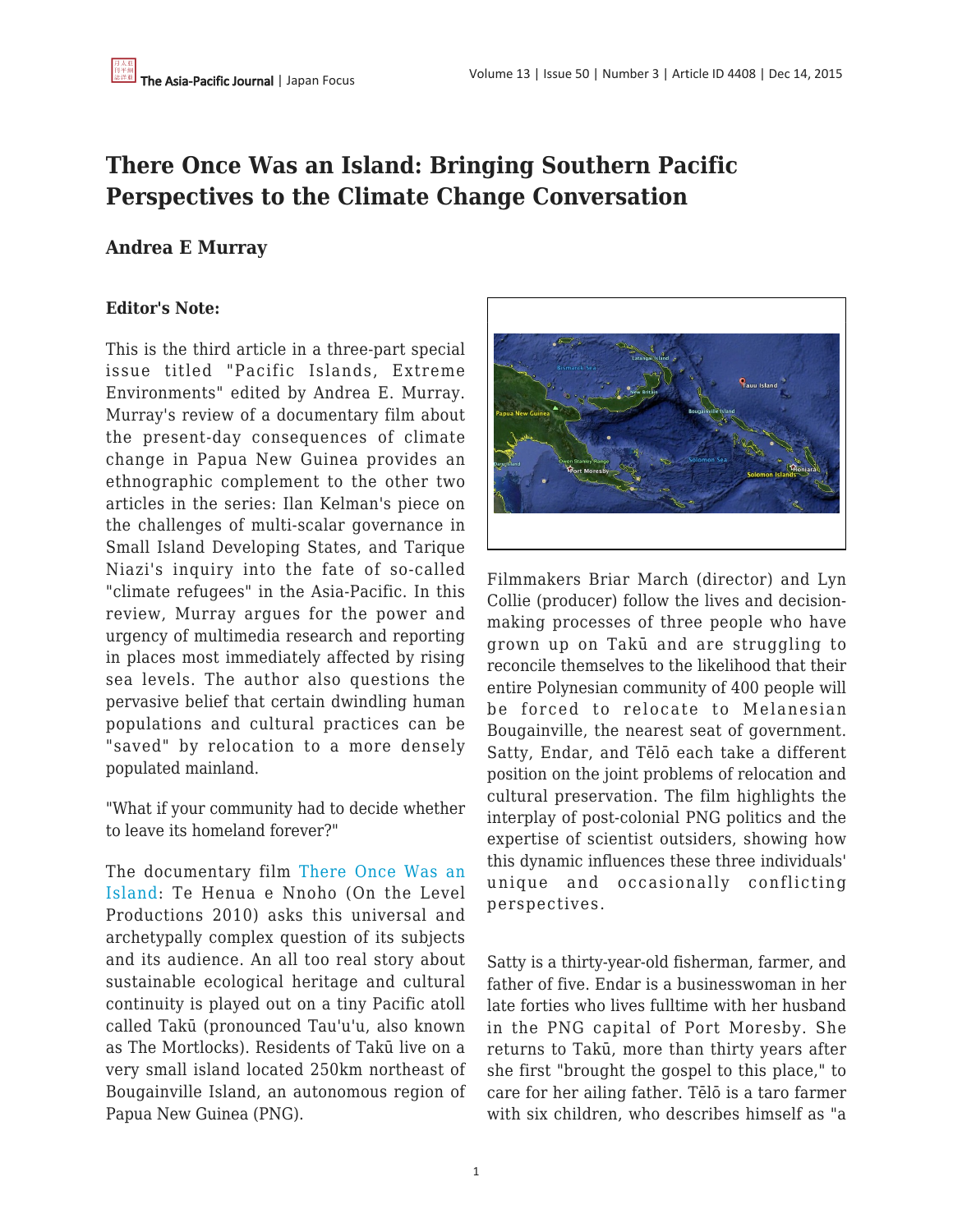

man who's very keen in my traditions."



**Satty contemplates relocation with his children** ([Los Angeles Asian Pacific Film](http://laapff.festpro.com/films/detail/there_once_was_an_island_2012) [Festival\)](http://laapff.festpro.com/films/detail/there_once_was_an_island_2012)

At first glance, it is difficult to imagine a more isolated place in the twenty-first century than Takū: shops, electricity, and regular boat service do not exist here. The Sankamap, a boat that supplies food to the island, comes just two to three times per year and only on short notice. Initially in the documentary, such isolation is presented as a positive thing for cultural and religious continuity:

Separation has helped them retain an egalitarian culture where resources are shared equally, as well as a traditional Polynesian religion which they are the last in the world to practice.

However, themes of change and integration quickly become apparent as the film unfolds. The filmmakers use subtitles because those interviewed speak a mixture of English and the Takū language. The three main protagonists each move fluidly between the two languages, shifting and mixing their words to allow for maximum flexibility in meaning, nuance, and intonation. This linguistic fluidity, combined with community members' frequent references to Christianity, ongoing island proselytization,

and Endar's discussion of her frequent international business trips, all serve to remind us that the very notion of "isolation" is a myth not held sacred in Takū.



**Residents of Takū participate in community dance** [\(Los Angeles Asian Pacific Film Festival](http://laapff.festpro.com/films/detail/there_once_was_an_island_2012))

The film is available in two editions: a 60 minute PBS television version and a full-length 80-minute cinema version. The latter is particularly powerful because it provides the space for the filmmakers to explore religious politics related to climate change, as well as the controversial and divisive spread of Christianity on Takū. Vivid scenes of community meetings organized to discuss whether and when to begin the relocation process include the emphatic voices of the faithful. In resistance to calls to evacuate the island a man called Kokoto cries out in English, "God is in control! Hallelujah!" Meanwhile, Endar is shown preaching the Bible to other women and strongly encouraging her own family members to join her in leaving Takū permanently.

The film's most significant inquiry into the threat of displacement occurs when Endar spearheads an invitation for two New Zealand scientists to board the Sankamap and visit Takū. The Bougainville government hires an oceanographer and a geomorphologist to conduct an extended consultation about the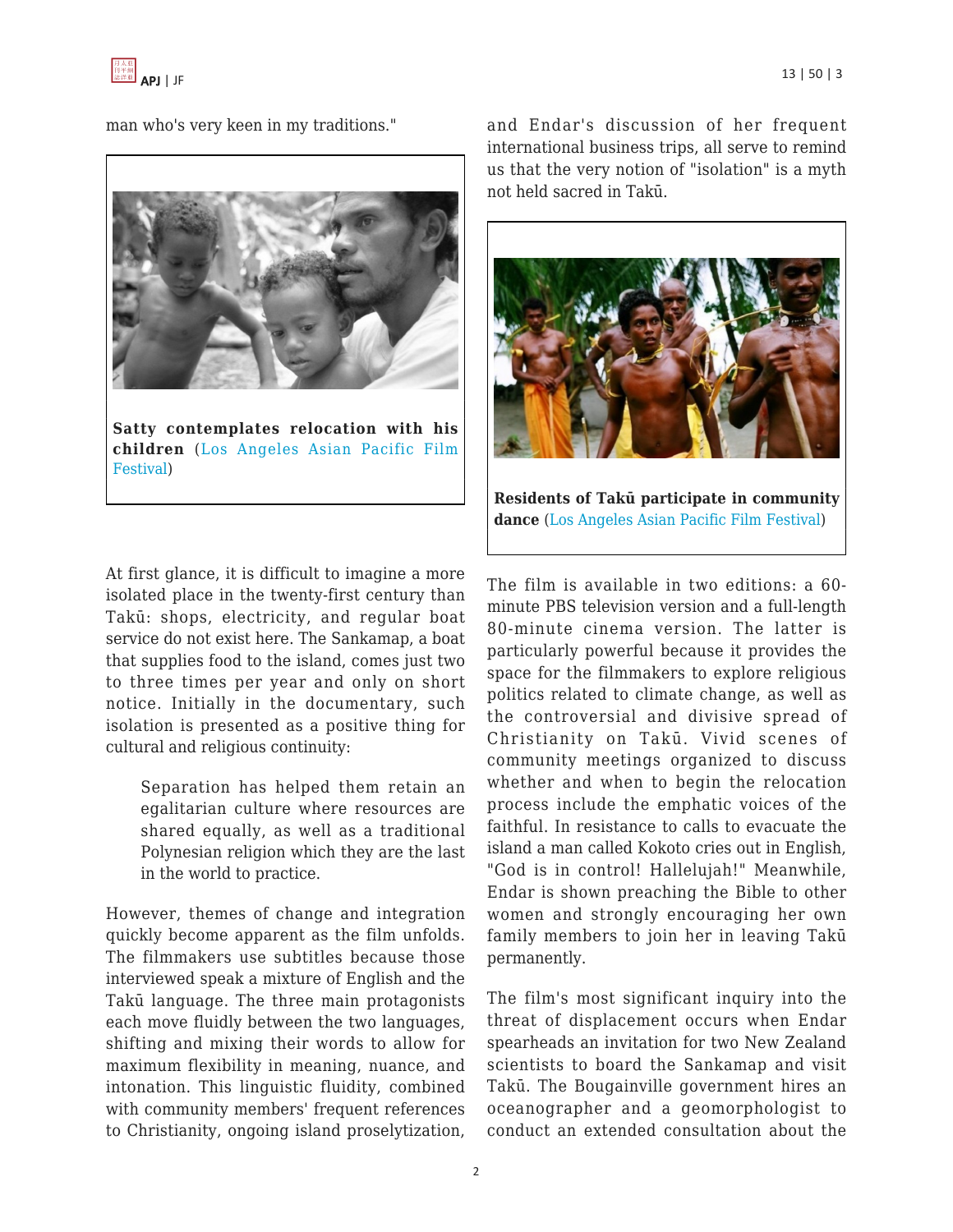

problems residents are experiencing related to rising sea levels. The scientists arrive wearing shorts and t-shirts to begin surveying the island. The researchers canoe out to Tēlō's giant taro garden, donning extreme mosquitoproofing gear in order to examine the saltwater pollution that is yellowing the farmer's beloved plants. The cinematography in this sequence is intimate; one hears the piercing, nasal hum of the insects and might even begin to itch.

Later in the film, the scientists appear on a veranda still wearing their college t-shirts on top, but sporting colorful sarongs in lieu of their shorts. Two white foreign scientists offer their knowledge of the island's topography: They are shown lecturing to the community on erosion and the counter-productiveness of the hand-built sea walls (which impede the natural ability of the shoreline to bolster itself and regenerate) that have been in place for twenty years. An HIV/AIDS public service announcement poster looms in the background as the experts point on a map to the highest ground on the island. This scene reveals the presence of both slow and fast change $^1$  in Takū, foreshadowing just a few of the social problems likely to be magnified by relocation to Bougainville.

One of the most complex and daunting changes faced by community members becomes clear when Satty tells his children: "You will have to learn to work for money." Outsiders might easily overlook such a fundamental shift in social orientation and economic organization, but for residents of Takū the idea of being paid for their labor is an alien concept. The filmmakers emphasize these kinds of cultural anxieties (what environmental studies scholar Rob Nixon might call "unspectacular" fears)<sup>2</sup> against more immediate fears of extreme weather. The film's exploration of such fears explains why leaving seems so impossible for village elders and even some younger fishermen.



**Rising tides crash against homes in Takū** ([American Public Television\)](http://www.kpbs.org/news/2012/may/07/pacific-heartbeat-there-once-was-island-te-henua-e/)

There Once Was an Island documents more than two years of everyday life on Takū. During the second half of filming a major storm sweeps across Papua New Guinea. While the scientists recommend thorough preparations for the approaching waves, little can prevent massive flooding across the island. When the village's only school floods, one community member laments: "Well, that's the end of us. No school." The camera pans symbolically to a waterlogged textbook floating on the school floor, entitled "Government and the People." Residents repeatedly express their concerns over government inaction: "The government does not do anything!" becomes the post-storm refrain. The Takū people's widespread disappointment in Bougainville's inability to support them through this most recent natural disaster, let alone a mass relocation, returns the film's focus abruptly to the issue of separation and disconnection from mainland PNG.

By the end of the documentary, Satty has decided to stay with his family on Takū. Endar has already left. Tēlō confesses that the storm has changed his mind about staying, and declares that he will now plan to relocate. The film concludes with further commentary about the government's inaction--a narrative not at all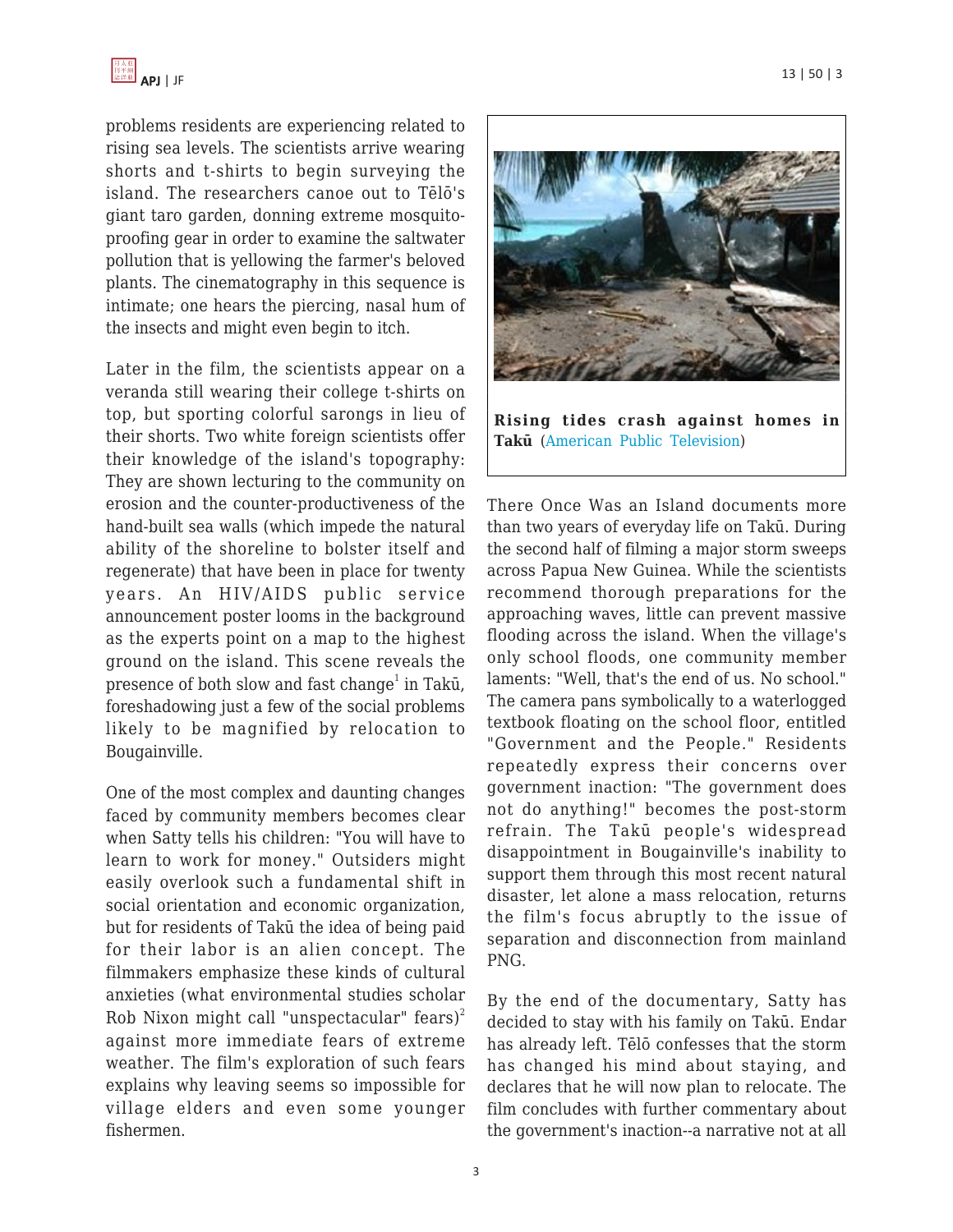satisfying to the hopeful viewer seeking a happy (or at least happier) ending; but one all too familiar to climate change activists and others faced with rising waters and other extreme weather events in the Pacific Islands and beyond.

Climate change documentaries such as [An](https://www.takepart.com/an-inconvenient-truth) [Inconvenient Truth](https://www.takepart.com/an-inconvenient-truth) (2006) provide sweeping global overviews of the effects and long-term implications of rising sea levels and changes in extreme weather patterns across the globe. [The](http://theislandpresident.com/) [Island President](http://theislandpresident.com/) (2011) demonstrates the political strategizing and determination necessary to save a low-lying country such as the Maldives (see also Niazi's article "[Ground](https://apjjf.org/-Tarique-Niazi/4407) [Zero of Climate Change: Coastal and Island](https://apjjf.org/-Tarique-Niazi/4407) [Nations of the Asia-Pacific"](https://apjjf.org/-Tarique-Niazi/4407) in this issue). In contrast, by focusing on three residents of an already disappearing island, There Once Was an Island portrays the complex emotional and spiritual lives of people deciding whether and how to join the diverse population that many anthropologists and environmental scientists have collectively labeled "climate change refugees." They are confronted with the most important decision of their lives: whether to embrace major geographic, economic, and social change and upheaval for the sake of maintaining some hope of community continuity in a new place. It is a decision that seems foregone among all



The United Nations Climate Change Conference in Paris ([COP21](http://newsroom.unfccc.int/) November 30- December 11, 2015) has declared a goal of keeping global warming within the limit of two degrees Celsius compared with the preindustrial era (c. 1850) at a time of growing international recognition that this will be an impossible feat. COP21 further aims to mobilize 100 billion USD for developing countries by 2020. However, these goals are to be achieved only by consensus among the 196 signatories (195 states and the European Union). While There Once Was an Island has already received the critical acclaim of the Raindance Film Festival and the Jameson Cinefest, the film warrants a second, closer look now that the shortcomings of previous UN Framework Convention on Climate Change meetings have another chance for progress in Paris.

Papua New Guinea has submitted its newest climate action plan for the twenty-first UN session. There Once Was an Island offers a crucial ethnographic reminder that the needs of PNG and other Small Island Developing States for actionable global outcomes continue to rise.